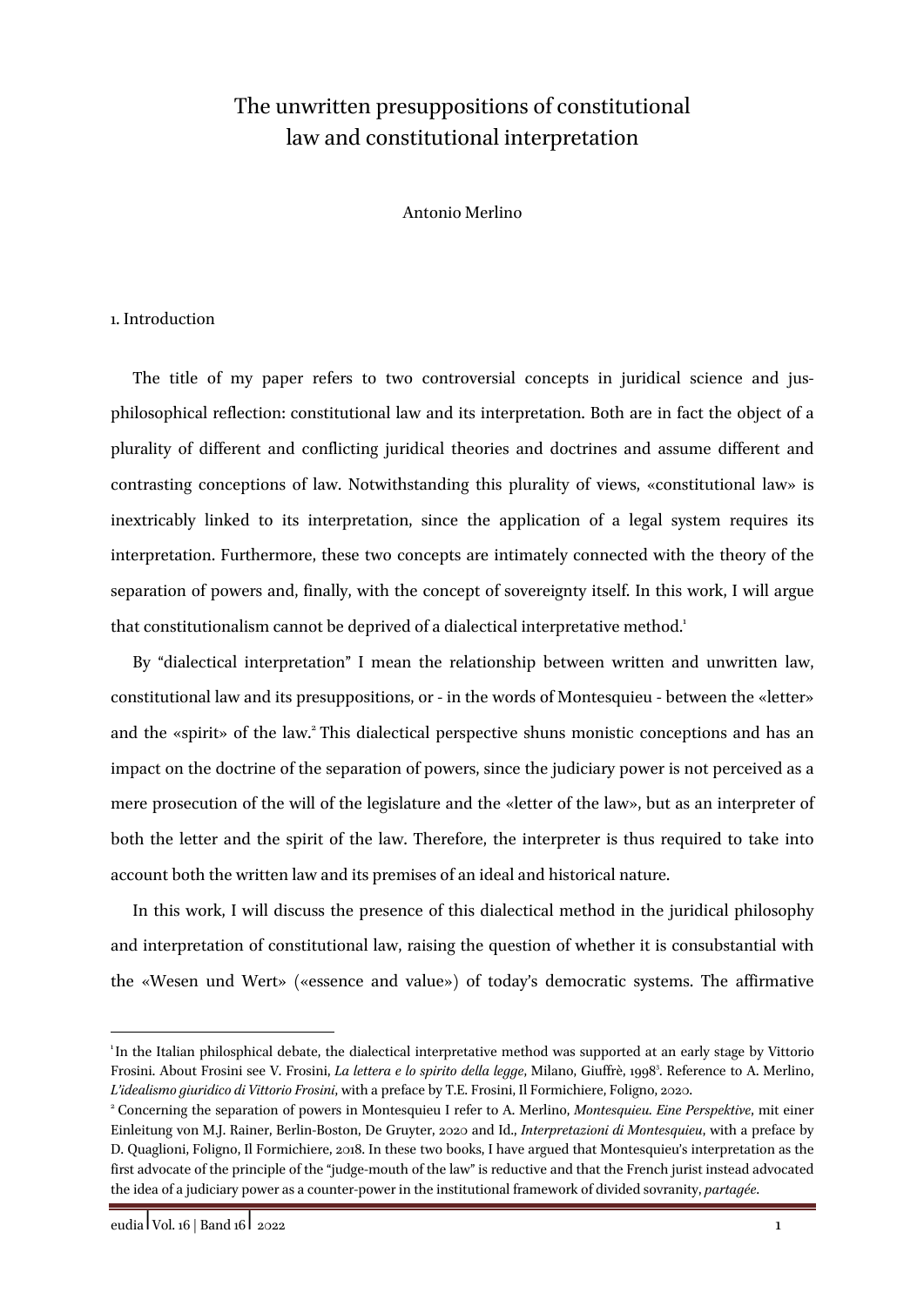answer will further demonstrate that today's juridical systems are not abstracted from their history, but on the contrary inserted in a long «tradition». The latter expression is to be interpreted in the sense ascribed by jurists such as Harold J. Berman<sup>3</sup>, Winfried Brugger<sup>4</sup>, Paolo Grossi.<sup>5</sup> For these authors, the reference to tradition does not mean the ambition to «recompose the shattered»<sup>6</sup> («das Zerschlagene zusammenfügen»), that is to re-establish the past or reaffirm its juridical doctrines. By contrast, the reference to tradition expresses the attempt to seek in the past a spark that can enlighten the present in order to interpret it and thus transform it into the future.<sup>7</sup>

This idea was aptly expressed by the German jurist and philosopher Winfried Brugger in the image of the «anthropological cross of law».<sup>8</sup> According to this metaphor, the jurist stands at the centre of a cross. At either end of the horizontal axis of the cross is the past on one side and the future on the other. Instead, at the ends of the vertical axis are the ideal of law (upwards) and reality, with its demands, impulses and needs (downwards). The jurist is at the centre and in the hour of decision falls into unilateral and therefore misleading choices if he does not consider all these four perspectives.<sup>9</sup> Similarly, the Italian jurist Paolo Grossi used the image of the «point» and the «line»: according to Grossi, the jurist must not only consider the law in its present

<sup>3</sup> H.J. Berman, *Law and Revolution*, *I. The Formation of the Western Legal Tradition*, Cambridge (Mass.) und London, University Press, 1983 e *Law and Revolution, II. The Impact of the Protestant Reformations on the Western Legal Tradition*, Cambridge (Mass.) und London, Harvard University Press, 2003.

<sup>4</sup> W. Brugger, *Das antropologische Kreuz der Entscheidung in Politik und Recht*, 2., erweiterte Auflage, Baden-Baden, Nomos, 2008.

<sup>5</sup> P. Grossi, *Prima lezione di diritto*, Roma-Bari, Laterza, 2006.

<sup>6</sup> The expression «recomposing the shattered» is W. Benjamin's, *Über den Begriff der Geschichte* (1940), in *Werke und Nachlass – Kritische Gesamtausgabe*, Bd. 19, hrsg. von G. Raulet, Suhrkamp, Berlin, 2010, S. 43. For Benjamin, making history means taking possession of a memory as it flashes «in the instant of danger»: «Vergangenes historisch artikulieren heißt nicht, es erkennen ›wie es denn eigentlich gewesen ist‹. Es heißt, sich einer Erinnerung bemächtigen, wie sie im Augenblick einer Gefahr aufblitzt. Dem historischen Materialismus geht es darum, ein Bild der Vergangenheit festzuhalten, wie es sich im Augenblick der Gefahr dem historischen Subjekt unversehens einstellt. Die Gefahr droht sowohl dem Bestand der Tradition wie ihren Empfängern. Für beide ist sie ein und dieselbe: sich zum Werkzeug der herrschenden Klasse herzugeben. In jeder Epoche muß versucht werden, die Überlieferung von neuem dem Konformismus abzugewinnen, der im Begriff steht, sie zu überwältigen. Der Messias kommt ja nicht nur als der Erlöser; er kommt als der Überwinder des Antichrist. Nur dem Geschichtsschreiber wohnt die Gabe bei, im Vergangenen den Funken der Hoffnung anzufachen, der davon durchdrungen ist: auch die Toten werden vor dem Feind, wenn er siegt, nicht sicher sein. Und dieser Feind hat zu siegen nicht aufgehört».

These pages on the concept of history were given by Benjamin to Hannah Arendt shortly before the author's death in 1940. Benjamin's reflections inspired H. Arendt's book, *Between Past and Future: Six Exercises in Political Thought*, New York, The Viking Press, 1961.

<sup>7</sup> From the perspective of the dialectical relationship between "Recht" und "Geschichte" see S. Kirste, *Die Zeitlichkeit des positiven Rechts und die Geschichtlichkeit des Rechtsbewußtseins Momente der Ideengeschichte und Grundzüge einer systematischen Begründung*, Berlin, Duncker & Humblot, 1998.

<sup>8</sup> See S. Kirste, *Die "Rose im Kreuze der Gegenwart" und das "antopologische Kreuz der Entscheidung" – das Bild des Kreuzes bei Hegel und Brugger*, in *Über das antropologische Kreuz der Entscheidung*, hrsg. von H. Joas und M. Jung, Baden-Baden, Nomos, 2008, pp. 67-94.

<sup>9</sup> W. Brugger, *Das antropologische Kreuz der Entscheidung in Politik und Recht*, cit., pp. 40-43.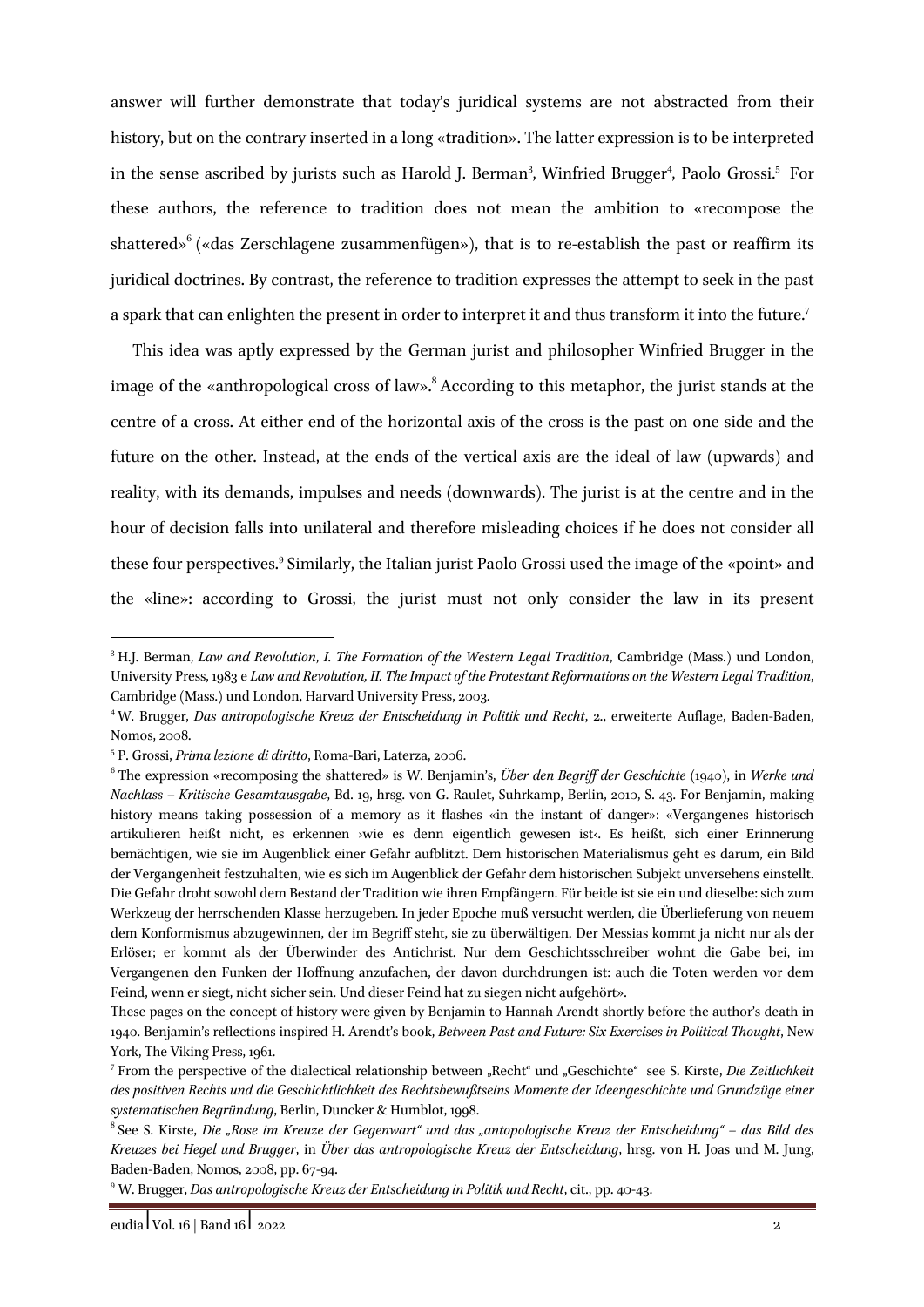manifestations (the point), but also its position on the timeline; the interpreter must not only adhere to the letter of the Constitution, but seek «the unexpressed and living values in the underlying constitutional order».<sup>10</sup>

Reference will thereby be made to the fact that more recent constitutionalism has recognized the existence of unwritten presuppositions of constitutional law. The latter represent the fundamental values that have developed in an «open society» and are inseparable from a system that aims to be democratic.<sup>11</sup> The existence of such premises requires a corresponding theory of interpretation. Some theories of interpretation will thus be expounded, which have departed from the literal criterion to contemplate beyond the letter also the unwritten presuppositions of the Constitutions. Their arguments will be compared with those of the advocates of a literal interpretation of the law. The two opinions presuppose a precise conception of the role of the judge-interpreter and thus invoke the configuration of judicial power, the separation of powers and, with them, the doctrine of sovereignty. A second part of this work will be devoted to the relationship between the theory of interpretation and the separation of powers, in which we will see which of the two positions outlined above expresses the meaning of Montesquieu's doctrine (and, with it, of the tradition in the sense mentioned above).

Finally, it will be argued that even in formal constitutions, strongly inspired by legal positivism, there is room for the recognition of unwritten premises of constitutionalism. This will provide arguments for the central thesis of this work, namely that democratic constitutional systems are inextricably tied to unwritten presuppositions, which necessarily require a dialectical method of interpretation.

2. The science of public law and the recognition of the unwritten presuppositions of constitutional law.

The German constitutionalist Peter Häberle has written of a «Wertsystem der Verfassung», a «system of values» implicit in a Constitution. In his view, a Constitution «does not end with the

<sup>10</sup> P. Grossi, *Storicità del diritto*, Napoli, Jovene, 2006, p. 9. In this way Grossi «the historian of law has, in my opinion, the primary function of acting as the critical conscience of the positive law jurist. He is dealing with that fixed point on the line, which is the law in force, and often, by isolating and immobilising it, he is too eager to render it absolute. The historian of law must remind him of the elementary but saving truth that this point is not something detached and detachable, but rather well inserted in a line that originates before, continues to the present day and even continues into the future».

<sup>11</sup> I use the expression open society in the meaning attributed to it by P. Häberle, *Die offene Gesellschaft der Verfassungsinterpreten*, «JZ», 10, 1975, pp. 297-305.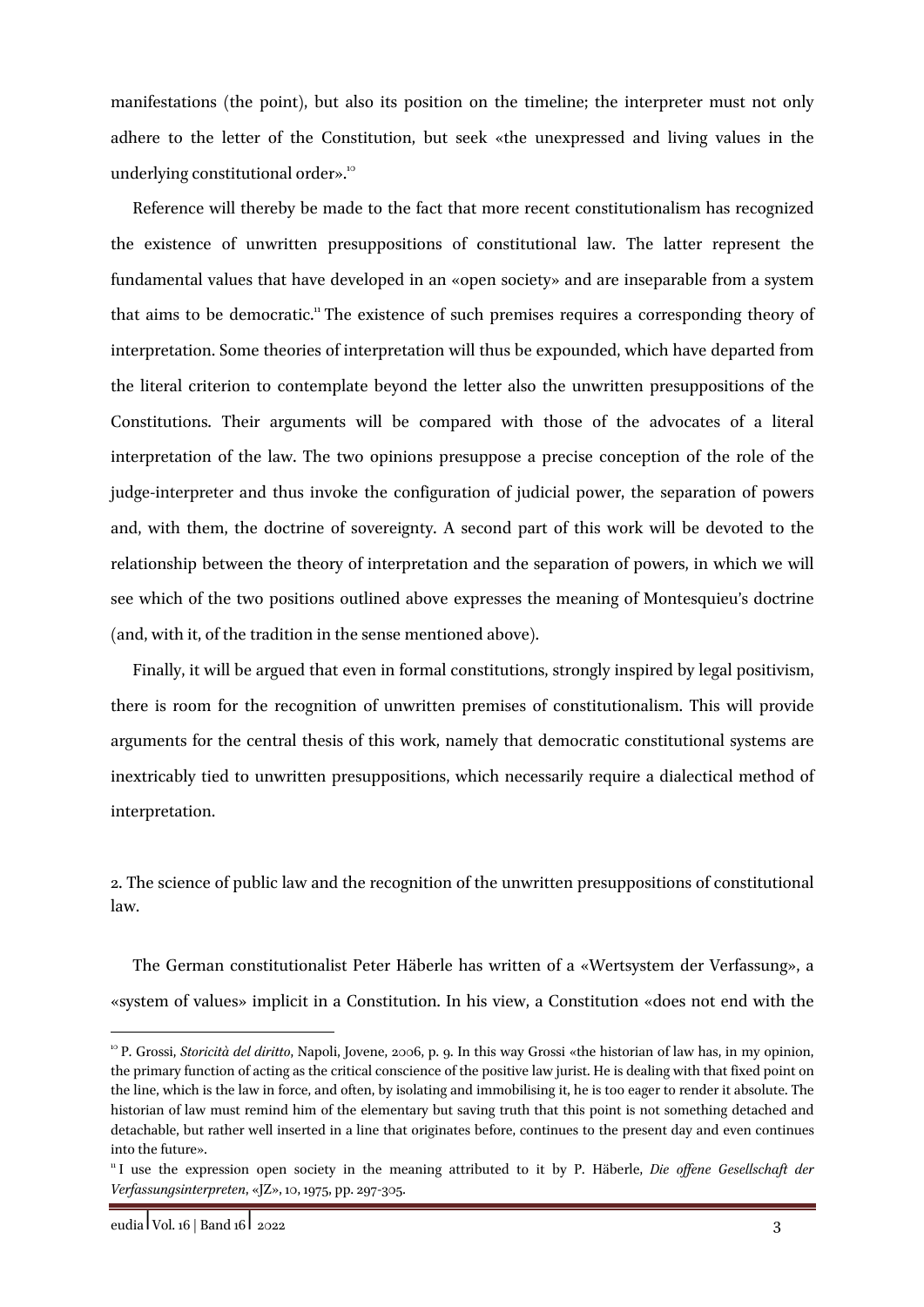Constituent Assembly» but continues to live in the values and evolution of an «open society» that is pluralist and democratic.<sup>12</sup>

According to Häberle, these values form the basis of a system and even a «Menschenbild» that is essential to contemporary mass democracies. Human rights, first and foremost, are an expression of these values.<sup>13</sup>

The Italian constitutionalist Gustavo Zagrebelsky argued that «what is truly fundamental, for that very reason, can never be postulated but must always be presupposed».<sup>14</sup>

As Häberle, Zagrebelsky was also convinced that certain principles and fundamental rights were not at the exclusive disposal of the legislator. According to him, the law (the «place», *positum*) was not the sole source of law, but only one of the sources, alongside the principles presupposed.

Albeit from a very different perspective, in his book *Die Entstehung des Staates als Vorgang der Säkularisation* Ernst-Wolfgang Böckenförde had argued that «the liberal [freiheitlich] secularized State lives on presuppositions it cannot guarantee».<sup>15</sup> Leaving aside Böckenförde's well-known critique of constitutionalism as a system of values («Werteordnung»), this statement is fundamental, because it implicitly recognizes a part of the juridical system that exists outside the State system and is therefore pre-constitutional in nature.

The jurist Bartolomé Clavero adopted a similar viewpoint, arguing that no constitution was written on «virgin parchments». <sup>16</sup> With this expression, Clavero recognises historical presuppositions and values as a writing hidden under the literal veneer of constitutional charters. In the early Nineties Clavero was already expressing the idea of a common European constitutional tradition, which would later be formulated in Article 6 of the Treaty on European Union, according to which «traditions common to the Member States» are the source of

<sup>&</sup>lt;sup>12</sup> *Ibidem*, p. 300 (personal translation).

<sup>13</sup> P. Häberle, *Das Menschenbild im Verfassungsstaat*, 2., ergänzte Auflage, Berlin, Duncker & Humblot, 2001, pp. 17-28.

<sup>14</sup> G. Zagrebelsky, *Il diritto mite*, Torino, Einaudi, 1992, pp. 1-2. Zagrebelsky was inspired by Häberle and was a translator of his *Recht und Wahrheit*, Baden-Baden, Nomos, 1995, Italian translation *Diritto e verità*, Torino, Einaudi, 2000. See especially the chapter on principles, ways and procedures of the constitutional State as a forum for the pluralism of ideas (pp. 85-97). According to Häberle, the pluralism of the constitutional State should not be confused with relativism. In the constitutional State, there are indeed «fundamental principles» that are not at the disposal of political power.

<sup>15</sup> E.-W. Böckenförde, *Die Entstehung des Staates als Vorgang der Säkularisation*, in *Säkularisation und Utopie. Ebracher Studien. Ernst Forsthoff zum 65. Geburtstag*, Stuttgart, Kohlhammer, 1967, pp. 75-94: «Der freiheitliche, säkularisierte Staat lebt von Voraussetzungen, die er selbst nicht garantieren kann».

<sup>16</sup> B. Clavero, *«Territorios forales»: una pagina spagnola del palinsesto europeo*, in *Le autonomie e l'Europa*, edited by P. Schiera, Bologna, Il Mulino, 1993, pp. 15-44.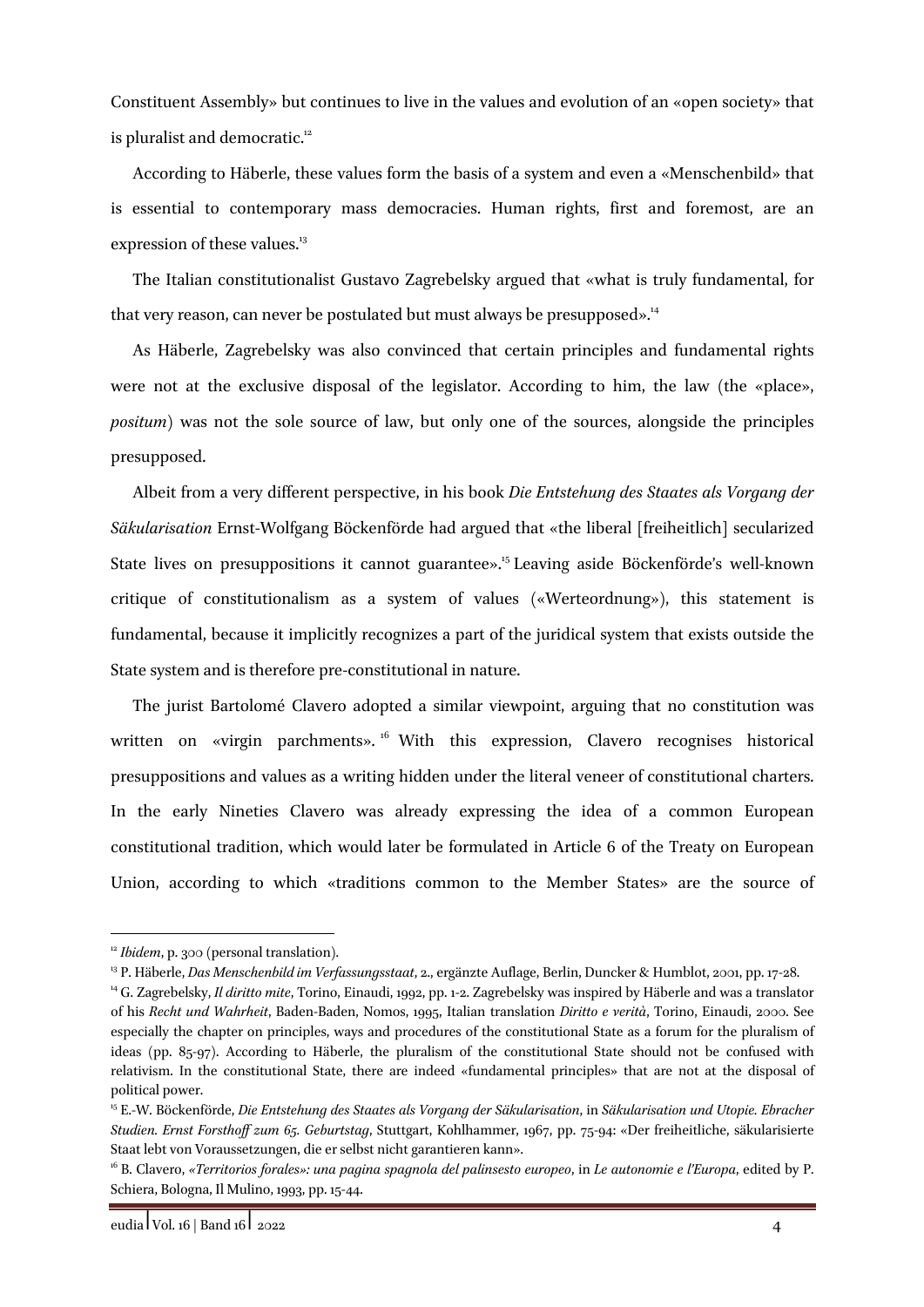«fundamental rights», which are in force as general principles. In an ideal dialogue with Clavero, it has been written that «even our Constitution, which as part of the process of tradition is a living, working body and not a corpse on the table of anatomical dissection, is a document of culture: a document of a gigantic effort to make an age of barbarism unrepeatable, since it was born as a reaction to the destruction of an entire order».<sup>17</sup>

The acknowledgement of unwritten presuppositions implies a dialectic between written constitutional law and unwritten presuppositions, which is intrinsic to the juridical system and thus susceptible to interpretation. Monist legal theories are opposed to this dialectical position. The former conceives the legal system in only one dimension and exclude principles from perspective. Monist legal theories have repercussions on the theory of interpretation.

#### 3. Monism and theory of interpretation

The dialectic between norms and principles was denied by legal positivism in its two variations of normativism and decisionalism.

Hans Kelsen, the most important representative of normativism and father of the *reine Rechtslehre*, had reduced law to a written norm and had argued that justice was «an irrational ideal».<sup>18</sup> According to him, for the jurist justice could not be the object of scientific knowledge, as it goes beyond positive law. Despite its purity and value skepticism, Kelsen's doctrine had left the issue of interpretation open. In the juridical architecture of the *Stufenbau* (the stepwise construction of the legal system) he aspired to determine who had the right to interpret on the basis of a norm, while neglecting the question of how to interpret.<sup>19</sup>

An Italian disciple of Kelsen, the philosopher of law Norberto Bobbio, had slavishly followed the lessons of the pure doctrine of law, with one exception: for Bobbio, Kelsen had omitted a theory of interpretation consistent with his normativism. In his view, this gap had to be filled by integrating the pure doctrine of law with the lesson of the analytical school of language.<sup>20</sup> Together with authors such as Uberto Scarpelli and Giovanni Tarello, Bobbio argued that the interpreter

<sup>17</sup> See D. Quaglioni, *La sovranità nella Costituzione* in *Lezioni sui principi fondamentali della Costituzione*, edited by C. Casonato, Giappichelli, Torino, 2010, p. 14.

<sup>18</sup> H. Kelsen, *Das Problem der Gerechtigkeit,* Anhang zu Reine Rechtslehre, zweite, vollständig neu bearbeitete und erweiterte Auflage, Wien, Deuticke, 1960, p. 400.

<sup>19</sup> See pages of the *General Theory of Law and State* (Cambridge, Harvard University Press, 1945) concerning legal interpretation.

<sup>20</sup> N. Bobbio, *Scienza del diritto e analisi del linguaggio*, «Rivista di diritto e procedura civile», 1950, pp. 342-367.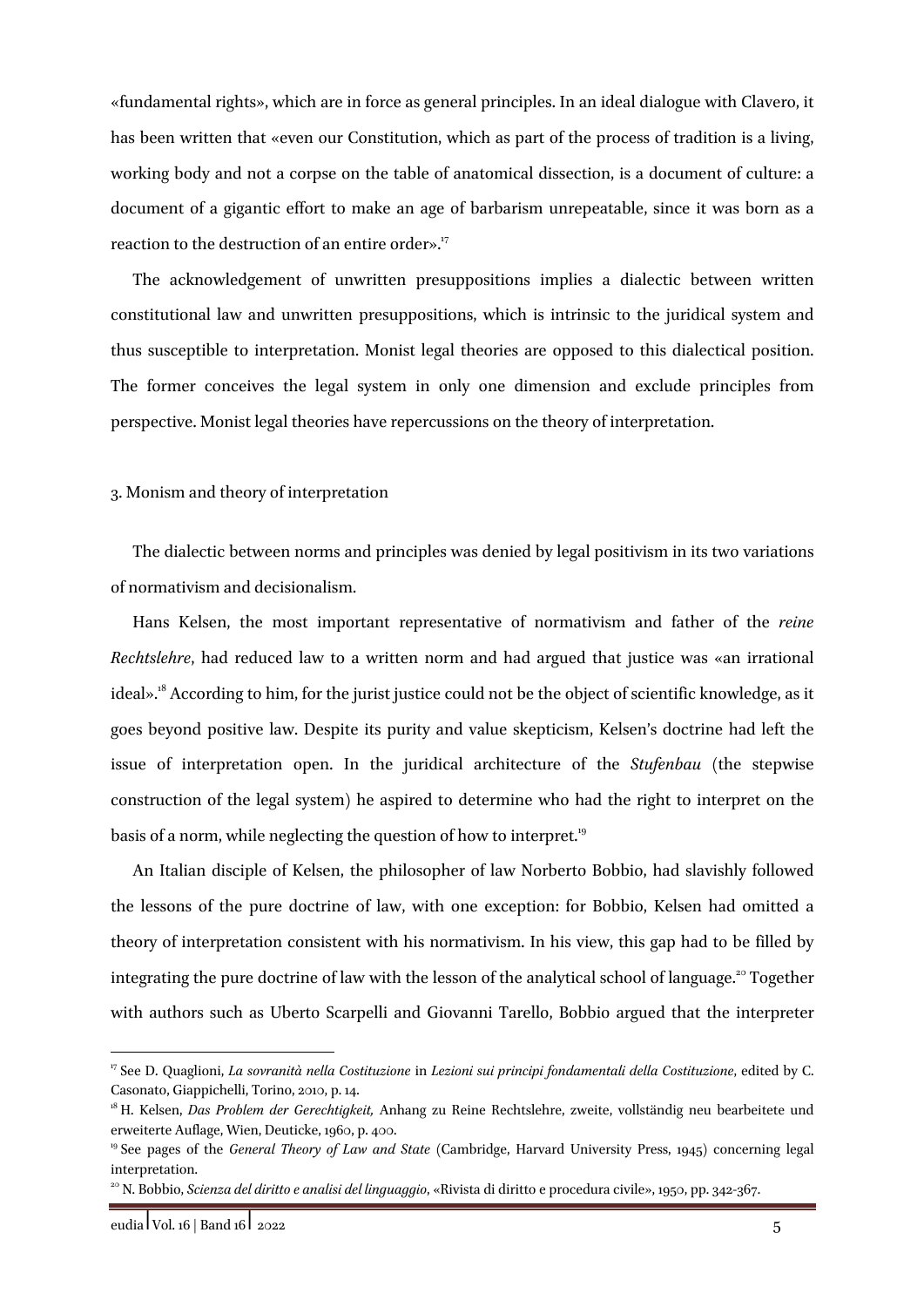should examine the semantic meaning of the written law in order to reconstruct and then apply the legislator's expressed intent.<sup>21</sup>

A similar viewpoint is supported by Matthias Klatt.<sup>22</sup> Klatt, as well as Helmut Rüßmann, distinguishes between interpretation and enhancement of the law (*Rechtsfortbildung*). Interpretation is directed at the letter of the law and is therefore literal interpretation. The enhancement of the law implies a creative process and requires more argumentative effort. However, the first remains the "true" interpretation.

This view is conditioned by the postulate of the interpreter's subjection to the law (*Postulat der Gesetzesbindung*). It is based on a fundamental argument: the law is deemed to be the expression of popular sovereignty and the legislative power is understood as the holder of this sovereignty. From this perspective, the legislative power is superior to the judiciary power, since the former, unlike the latter, claims greater democratic legitimacy. For this reason, the interpreter must be bound.

Such an argument therefore assumes a precise conception of the separation of powers (with legislative power above the other two powers, the executive and especially the judiciary) and a conception of popular sovereignty concentrated in the body expressing the will of the people. The latter originates in the legal theory of Jean-Jaques Rousseau, formulated in his well-known *Le contrat social* (1762). According to Rousseau, sovereignty is transmitted to a representative assembly and, through the fiction of the social contract, this assembly exercises it, thus expressing the *volonté générale*.

A similar justification of the absoluteness of State power was advocated by the British philosopher Thomas Hobbes. For Hobbes, the individual cedes to the Leviathan-State the right to exercise absolute sovereignty. By taking this fiction seriously, the State absorbs the wills of individual subjects and the State will imply the fictitious adherence of the individual.

Both of these fictions imply the subjection of individuals to the State and thus the subordination of rights to the collective. Thus, subjects have no rights of their own. They cannot offer any form of resistance to the law of the State if it violates one of their rights.

<sup>21</sup> In this regard, see V. Frosini, *La lettera e lo spirito della legge*, Milano, Giuffrè, 19983, p. 11.

<sup>22</sup> M. Klatt, *Theorie der Wortlautgrenze. Semantische Normativität in der juristischen Argumentation*, Baden-Baden, Nomos, 2004. See H. Rüßmann, *Sprache und Recht. Sprachtheoretische Bemerkungen zum Gesetzesbindungpostulat*, in *Sprache und Welterfahrung*, hrsg. von J. Zimmermann, München, W. Fink, 1978, pp. 208-233. Compare with H.-J. Koch, *Das Postulat der Gestzesbindung im Lichte sprachlicher sprachphilosophischer Überlegungen*. Aus Anlaß der Tagung "Recht uns Sprache" der bundesdeutschen IVR-Sektion vom 3. Bis 5.10.1974 in Mainz, «Archiv für Rechts- und Sozialphilosophie», 1975, pp. 27-41.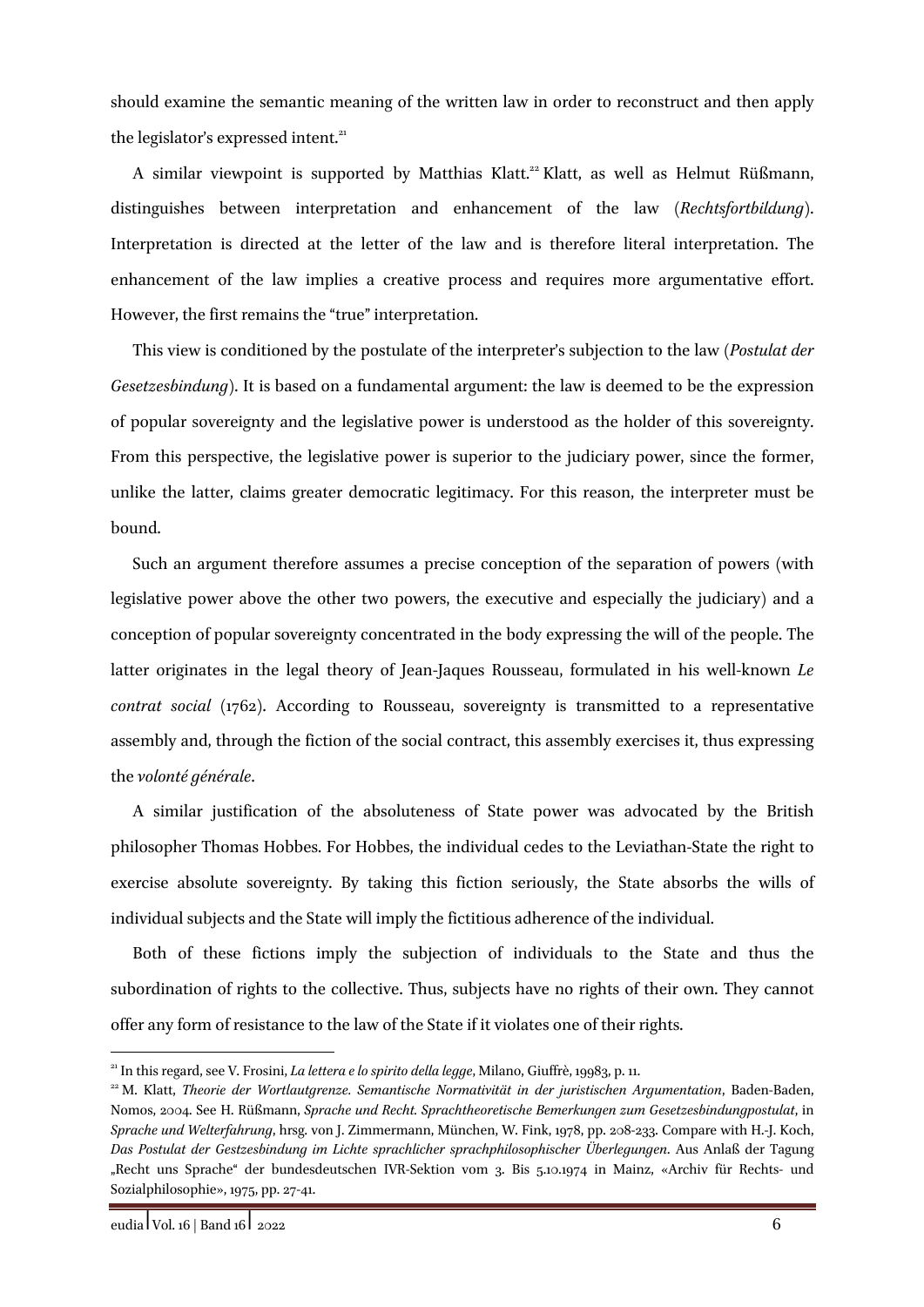The monistic theories of interpretation are built on an authoritative argument, which they trace back to the juridical thought of Montesquieu, the noble father of the theory of the separation of powers in the modern sense, the one who would have conceived of the judge-interpreter as the «mouth of the law» or - more precisely - as a repeater of the will engraved on the lips of the legislator, in the letter, in the words of the law.<sup>23</sup> However, this argument is scarcely cogent, since Montesquieu had a dialectical and by no means monist conception of the legal system. For him, the legislature and the judiciary power were both titular of sovereignty: the judiciary (parliaments) had the power to refuse to approve laws (so called «ordinances») if they were in conflict with the fundamental principles of the judicial system in force in France at the time.<sup>24</sup> From a purely historical and philosophical point of view, Montesquieu's theory of interpretation is by no means monist, but rather dialectical, since it contemplates both norms and principles, both the letter and the spirit of the law, and thus contradicts theories that limit interpretation to the «language» and «letter» of the  $law.<sup>25</sup>$ 

### 4. Theories of interpretation and division of powers

The fundamental argument of the monistic theories of interpretation or literal interpretation can be refuted by returning to its source: the doctrine of Montesquieu.

With the theory of the division of powers, Montesquieu never claimed to reduce the judiciary power to the «mouth of the law», but rather to affirm a constitutional countervailing power and a dialectical interpretative method that corresponds to the juridical tradition. According to this «Montesquieu interpretation», the judiciary and the legislature power both participate in a sovereignty that is «divided» and not contracted, monistically, in the single dimension of the law.<sup>26</sup>

This doctrine has been reaffirmed by recent philosophical reflection on constitutional law. In his *Begriff und Geltung des Rechts*, the German jurist Robert Alexy re-established the dialectic between written norms and principles with the so-called *Verbindungsthese*. According to Alexy, an extremely unfair law - that is, a law that violates human rights and human dignity - is not law (in

<sup>23</sup> Montesquieu, *De l'Esprit des lois*, XI, VI, cit., p. 404: «Mais les juges de la nation ne sont, comme nous avons dit, que la bouche qui prononce les paroles de la loi; des êtres inanimés qui n'en peuvent modérer ni la force ni la rigueur». <sup>24</sup> See A. Merlino, *Interpretazioni di Montesquieu*, cit., pp. 22-30.

<sup>25</sup> In this regard, see S. Rotta, *Il pensiero politico francese da Bayle a Montesquieu*, in *Storia delle idee politiche economiche sociali*, vol. IV: L'età moderna, Torino, Utet, 1975, pp. 177-236.

<sup>26</sup> This is not the context in which to demonstrate this claim. However, I refer to A. Merlino, *Montesquieu. Eine Perspektive*, cit.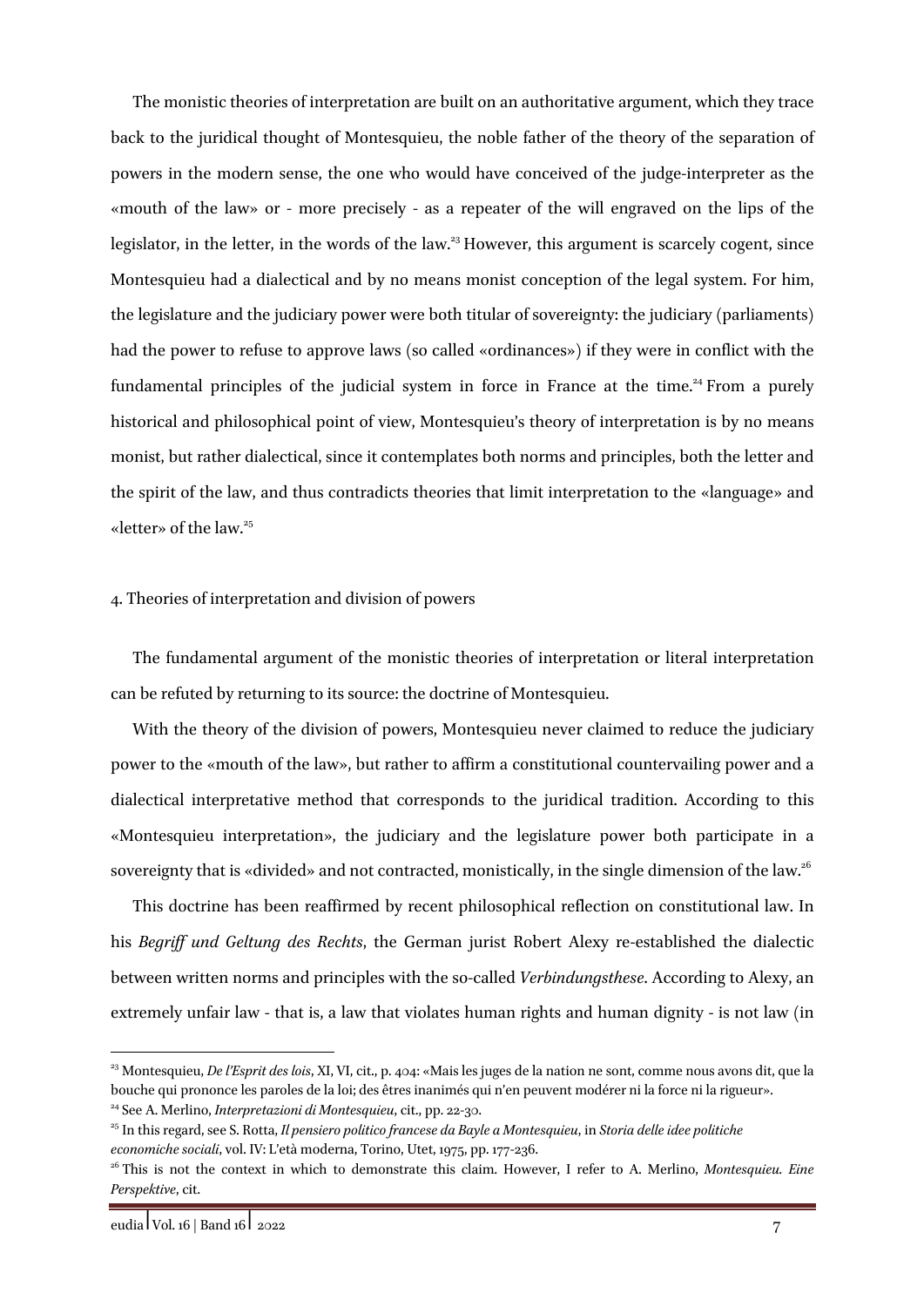German judicial culture, this thesis is known as the «schwache Verbindungsthese» between law and morality).<sup>27</sup> The acknowledgement of a necessary relationship between law and justice implicitly admits the existence of unobjectionable presuppositions, located above the written order and susceptible to interpretation by the judiciary power.<sup>28</sup>

From a juridical methodical point of view («Methodik») Friedrich Müller argued that the law is only a starting point for the interpreter. It does not include any normative content, since normativity is only the outcome of a hermeneutical process and application of law, which requires an active role of the interpreter (Müller's theory is known as «strukturierende Rechtslehre»).<sup>29</sup>

For the Italian jurist Vittorio Frosini, the norm is only a «termine a quo», a starting point, and the jurist-interpreter must be able to read both the letter and the spirit of the law. Frosini, the most lucid interpreter of German legal philosophy, developed his theory of interpretation starting from a rigorous critique of the postulates of Hans Kelsen's *reine Rechtslehre* and of the analytical philosophy of language.30

Peter Häberle set the theory of constitutional interpretation in relation to his pluralist conception of an «open society» («offene Gesellschaft»).<sup>31</sup> According to him, a Constitution is not carved in bronze, but lives and evolves even after its promulgation, thanks to the activity of the interpreters «in the broader sense» («im weiteren Sinne»), such as citizens, associations, public authorities, in short, society. This interaction between different interpreters and between law and society composes a common interpretative orientation of constitutional law. For Häberle, constitutional interpretation in the broad sense enables the recognition of fundamental values, alive and operating in a community, and the constitutional interpreter in the narrow sense is an intermediary, who reads the Constitution in its historical evolution. The democratic theory of interpretation establishes an indissoluble link between democracy and fundamental values, which form an «image of man» («Menschenbild»). $32$ 

<sup>&</sup>lt;sup>27</sup> See S. Kirste, *Rechtsphilosophie. Einführung*, 2. Auflage, Baden-Baden, Nomos, 2020, pp. 79-143<br><sup>28</sup> R. Alexy, *Begriff und Geltung des Rechts*, Freiburg im Breisgau-München, K. Alber Verlag, 1992, Italian translatio

*Concetto e validità del diritto*, with an Introduction by G. Zagrebelsky, Torino, Einaudi, 1997. Compare with S. Kirste, *Rechtsphilosophie. Einführung*, cit., pp. 109-110 and 129 especially.

<sup>29</sup> F. Müller, *Juristische Methodik*, 2. Auflage, Berlin, 1994, p. 162.

<sup>30</sup> V. Frosini, *La lettera e lo spirito della legge*, Milano, Giuffrè, 1998, p. V and ff.

<sup>31</sup> P. Häberle, *Die offene Gesellschaft der Verfassungsinterpreten*, «JZ», 10, 1975, pp. 297-305.

<sup>32</sup> P. Häberle, *Das Menschenbild im Verfassungsstaat*, 2. Auflage, Berlin, Duncker und Humblot, 2001, pp. 23-24 especially.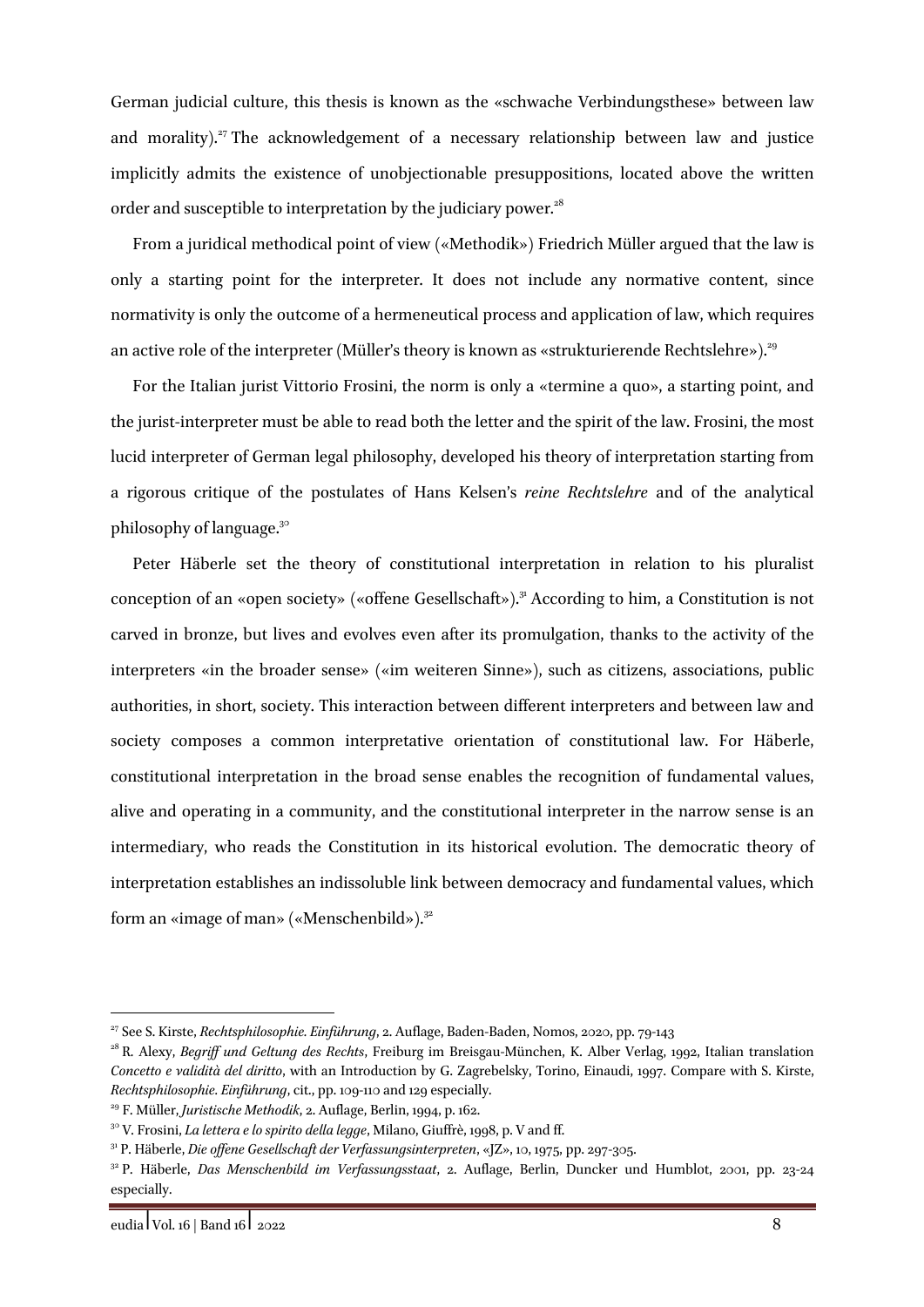The acknowledgement of presupposed values, which have an ideal and historical nature, can apply not only to Constitutions that explicitly refer to them, such as the German Constitution<sup>33</sup>, but also to Constitutions inspired by formalist and value-neutral juridical doctrines, such as the Austrian one. The latter is considered to be a «Spielregelverfassung», a charter that stipulates the «rules of the game», not its content. Nevertheless, the most authoritative judicial-philosophical reflection tends to consider even a formalist Constitution, such as the Austrian one, as the bearer of implicit fundamental values, which are not at the disposal of the legislator.<sup>34</sup> It could be argued that the Austrian federal Constitution contains principles that cannot be amended, not even following the procedure for a fundamental amendment («Gesamtänderung») of the Constitution, as provided for in Article 44.3 of the *Bundes-Verfassungsgesetz*. <sup>35</sup> This view is also held by Austrian constitutionalist Ludwig Adamovich, according to whom the Austrian federal Constitution also contains unalterable fundamental principles that can be «objectively interpreted».<sup>36</sup>

The tendency to «objectively interpret» not only norms but also principles has been strengthened with the growing trust in the international order and with the process of European integration, in which the ancient claims of natural law have found formal recognition (I am referring especially to Articles 2 and 6 of the Treaty on European Union).

### 5. Evidence to support the theories mentioned

In summary, we can state that the theories based on literal interpretation are based on the following arguments.

a) The democratically legitimized legislator has a monopoly on law, since sovereignty belongs to the people, which exercises it through its representatives.

<sup>33</sup> I refer to art. 20.3 of the German Grundgesetz: «Die Gesetzgebung ist an die verfassungsmäßige Ordnung, die vollziehende Gewalt und die Rechtsprechung sind an Gesetz und Recht gebunden».

<sup>34</sup> S. Kirste, *Das B-VG als Werteordnung – Zum Abschied vom Mythos eine wertneutralen Spielregelverfassung?*, «Zör», 75, 2020, pp. 173-194.

<sup>35</sup> For an understanding of the role of principles in the Austrian constitutionalist doctrine, see T. Öhlinger-H. Eberhard, *Verfassungsrecht*, 12. überabeite Auflage, Wien, Facultas, 2019. For a drastically positivist perspective, see H. Mayer, *Bundes-Verfassungsrecht. Kurzkommentar*, Wien, Manz, 2015. According to Mayer, everything can be amended in a Constitution if the procedure envisaged for this purpose (in this case the procedure envisaged in Article 44 B-VG) is observed.

<sup>36</sup> See S. Kirste, *Das B-VG als Werteordnung – Zum Abschied vom Mythos eine wertneutralen Spielregelverfassung?*, cit., p. 178.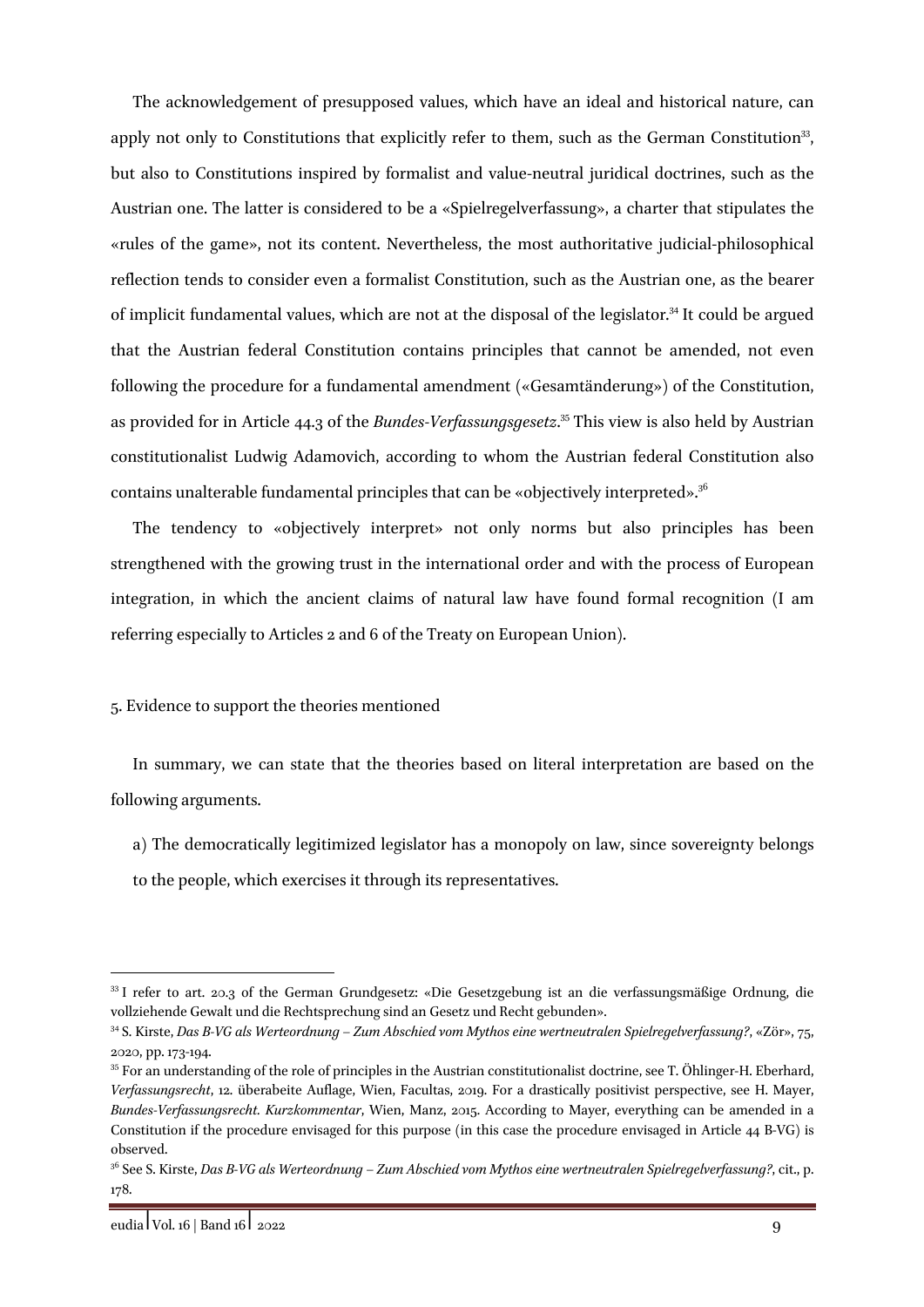b) The interpreter must adhere to the letter because otherwise he would be creating law as the legislator, exceeding his role as the «mouth of the law».

c) Literal interpretation guarantees legal certainty by binding interpretation to the words of the law, according to linguistic criteria.

d) The use of principles expands the boundaries of the judiciary disproportionately, making it an active creator of law.

e) In a democratic system, everything can be modified by amending written law.

Theories supporting a dialectical interpretation are based on the following arguments:

a) Neither the judiciary nor the legislature power are exclusive "creators" of law, since both are bound by unwritten presuppositions of constitutional law.

b) The written norm can only be interpreted if it is set in dialectic with those principles.

c) The judiciary power is not simply the «mouth of the law», since the activity of the interpreter must also consider presuppositions of an ideal and historical nature (as in the image of the anthropological cross of the decision, proposed by Winfried Brugger).

d) The unwritten presuppositions of constitutional law are not modifiable and indeed constitute a constraint on legislative activity.

As we have seen, the theories supporting the dialectical interpretation coincide with the lessons of tradition and even with the theory of the division of powers as formulated by Montesquieu. They express a dialectic that has been lost.

## 6. Conclusions

The acknowledgement of fundamental principles of the juridical system is tied to a dialectical theory of interpretation that is enshrined in tradition and corresponds to the thinking of Montesquieu, the creator of the division of powers in the modern sense. Such a recognition assumes a conception of sovereignty divided and partitioned in particular between the legislative and judicial powers. In this context, the judiciary does not only abide by the letter of the law, but also by the spirit, namely the prerequisites of democratic systems, without which a democracy could degenerate into democratic tyranny.